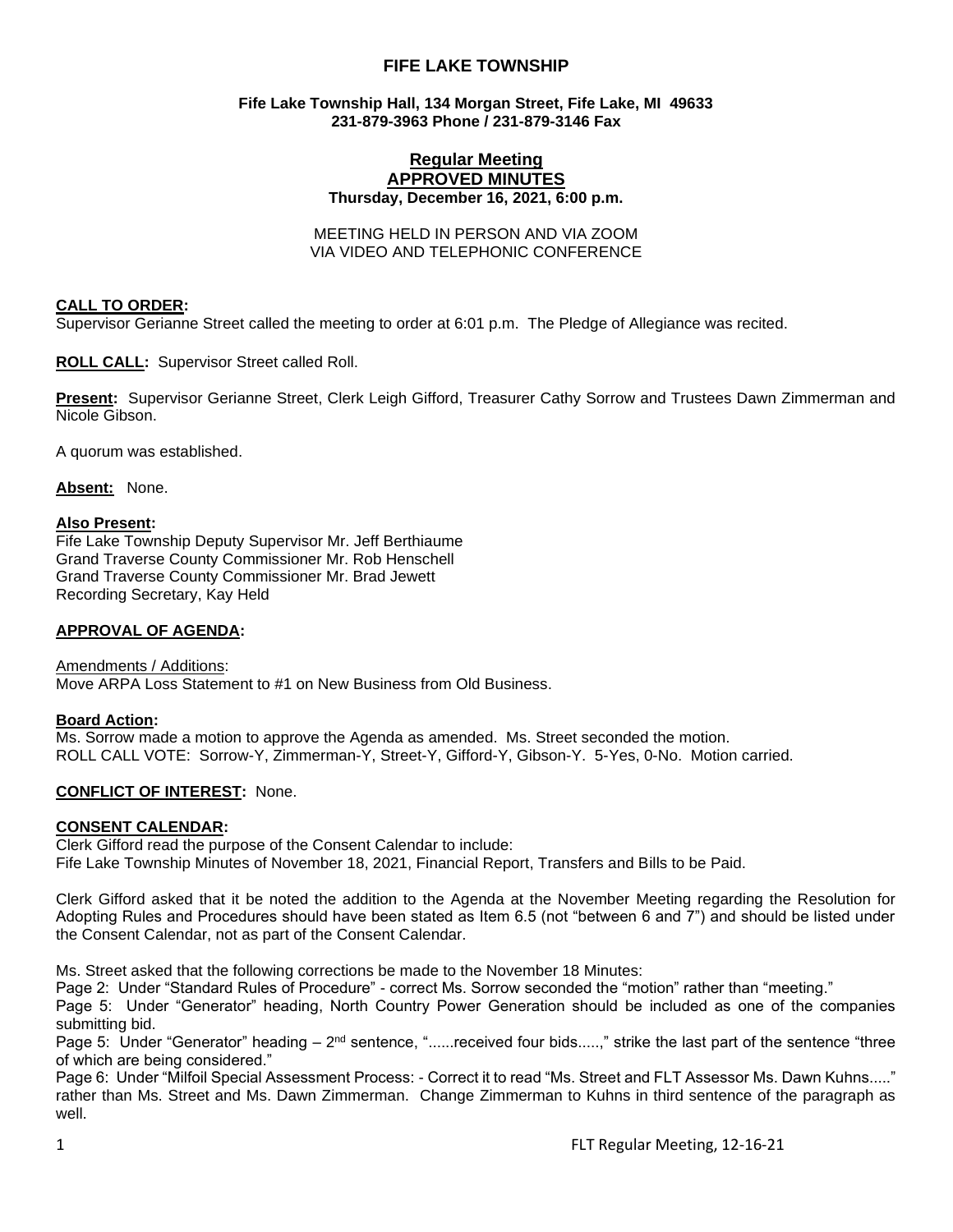### **Board Action:**

Ms. Gifford made a motion to approve the Consent Calendar as amended. Ms. Sorrow seconded the motion. ROLL CALL VOTE: Gibson-Y, Zimmerman-Y, Street-Y, Sorrow-Y, Gifford-Y. 5-Yes, 0-No. Motion carried.

# **CORRESPONDENCE:**

Ms. Street reported another letter was received from Mr. Shane Lewis; this needs to be forwarded to the Village.

**CITIZEN COMMENT:** None.

**GUESTS:** None.

**REPORTS:**

### **County Commissioner – Mr. Rob Henschell:**

Commissioner Henschell reported: There has been much activity in the County. Of note is the following:

Grand Traverse County has an unfunded pension liability. They have a \$100 million pension system. After much work from the Commission and staff, they were able to bond out of the pension system for less than a 2% interest payment. Between October 1, 2020 and October 1, 2021, inflation was at 6.2%. They bonded at over 4% under inflation. This will save approximately \$10 million in taxpayer money for county residents and secure the pension long-term for pensioners. This was a successful fix for a long-term problem.

A payroll review was just completed for 500+ employees. A consultant reviewed and compared private and public sectors, finding County employee salaries to be on the low end. Target salaries are at the mid to high point for different positions. There should be a pay raise in the next 30 days followed by a 9-10% increase in the next year.

The County is revamping its IT infrastructure. They have been operating with a very old, 1970's UNIX server and are moving to an ERP web/cloud based system.

They are helping some townships with permit issues, moving it online. East Bay Township is an early adopter, with Acme, Blair and Garfield Townships working towards it. He encouraged Fife Lake Township to consider this online service for their residents. He responded to Trustee Gibson's inquiry about costs to the Township; he believes the only costs incurred would be their labor cost. He referred her to the County Administrator or the Building Codes Office for information. Ms. Street indicated the FLT Assessor is reluctant to incur any additional expense of going online because we are a very small township.

Ms. Street will share our Assessor's letter with the Board regarding consideration of participating in the County's online permit system.

There is a new IT program at the jail to create, assess and improve reports. The new system has scan tags for all inmate activity with information going into a database. This results in more accurate data, financial information, documentation of services utilized and real-time access.

The County passed a balanced Budget this week.

Supervisor Street inquired about Grand Traverse County American Rescue Plan Act (ARPA) funds. Mr. Henschell replied the County has extensive reporting criteria and has outsourced this to a consulting firm to handle reporting requirements, the distribution of funds and public input. They are developing a uniform process for assessing input and the impact of these funds. They are also looking at long-term projects that don't have ongoing costs in order not to burden future generations, but rather benefit those generations. Ms. Street asked Commissioner Henschell to keep FLT informed during the process of the distribution of ARPA funds.

Mr. Henschell also reported that there will be redistricting Michigan, changing from seven to nine Commissioners, two of whom will be in this district. Three new districts will be created.

### **Sheriff Department – Deputy Derek Reed:**

Deputy Reed reported: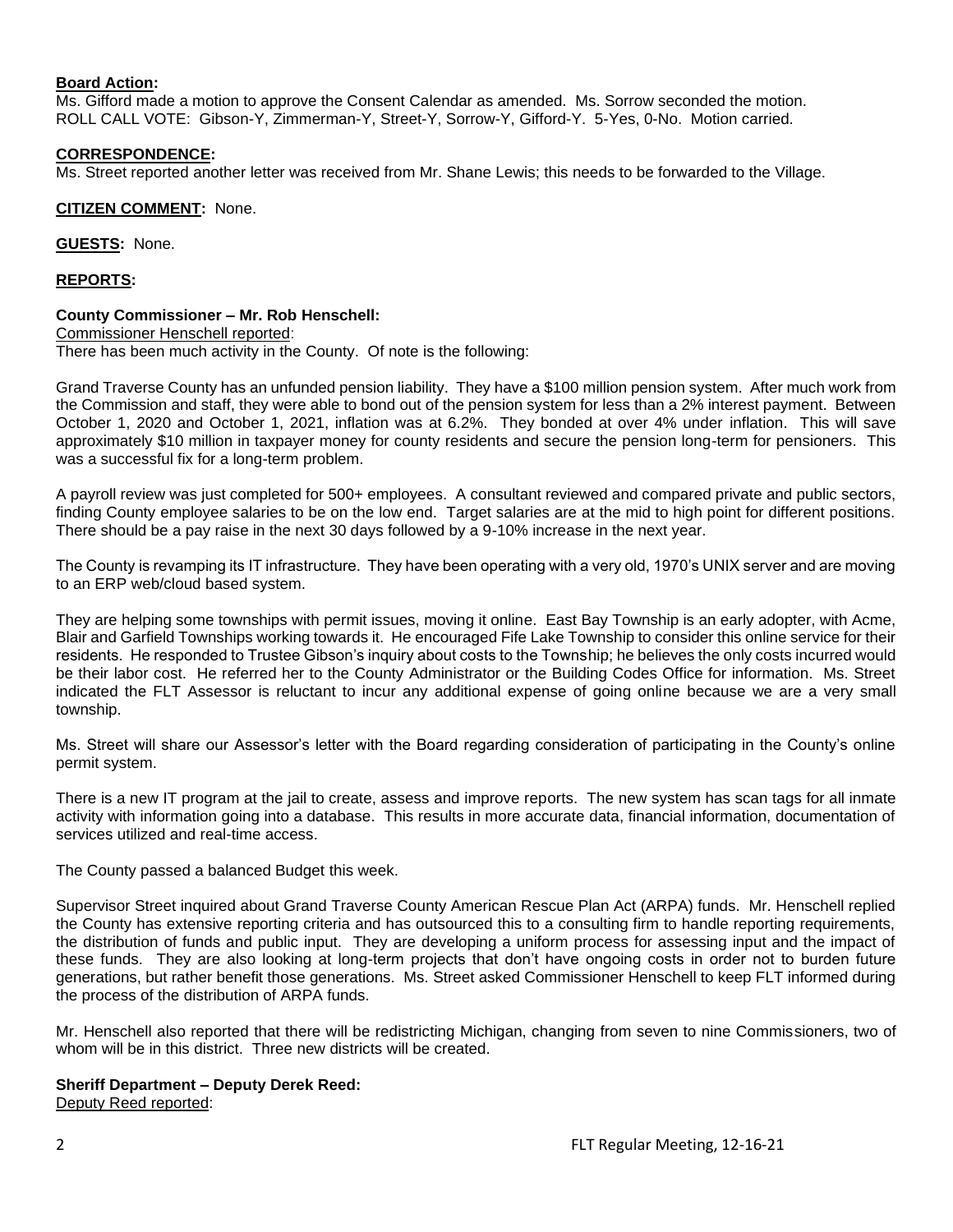Investigations last month include:

Three Larceny of Tools, one Suspicious, seven Assists, two Traffic Stops, one Traffic Crash and one Liquor Inspection.

The Grand Traverse County Sheriff's Office has also investigated in Fife Lake: One Assist-Child Protective Services, one Leaving the Scene of an Accident and one Traffic Assist.

# **Ambulance/Fire/Emergency Planning – Ms. Nicole Gibson, Chief Scott Tinker.**

Ms. Nicole Gibson reported:

Ms. Gibson received a report from Mr. Mike Berendsohn, EMS Director of Kalkaska Emergency Service.

There were 22 calls for service in Fife Lake Township and 15 calls for service in Springfield Township.

The Clinical Ladder implementation resulted in a 16.9% pay increase for EMS personnel. The fifth truck is staffed; they are seeking EMTs to fill empty positions. There will be one Paramedic and one EMT on each truck. We should have a rig here at all times, with our rig moving up to Boardman to help out county-wide. There are some discrepancies on coverage areas for the rig and Mr. Berendsohn will be clarifying this.

The new Cardiac monitor has been delivered. The ACLS and PALS refresher classes scheduled for November and December were moved to January as there was difficulty finding training sites and trainers. Ms. Gibson asked the FLT Board for consideration of the use of our Boardroom for EMS training purposes. There was Board consensus to offer the space; she will advise Mr. Berendsohn.

# Fire Chief Scott Tinker reported:

Chief Tinker reported the Department has thus far had 20 runs today due to a major windstorm event; this exceeds the entire month of November. Crews were presently still out on two scenes. His report for November includes:

11/7/21: Illegal Burn, Fife Lake Village. This issue is in court. On-scene for 12 minutes with four personnel responding.

11/8/21: Illegal Burn, Fife Lake Township. On-scene for 45 minutes with seven personnel responding.

11/10/21: Mutual Aid to Manton; Fire on Roadway. Cancelled enroute with two personnel responding.

11/11/21: Tree in Roadway, Springfield Township. On-scene 60 minutes with six personnel responding. Kalkaska County Road Commission will be billed for Trees in Roadway.

11/11/21: Mutual Aid given to South Boardman; MVA. Cancelled enroute with one personnel responding.

11/11/21: Mutual Aid to Boardman, Paradise, Garfield and Manton; Structure Fire in Fife Lake. On-scene four hours with nine personnel responding.

11/18/21: Tree in Roadway, Springfield Township. On-scene 60 minutes with six personnel responding.

11/21/21: Motorcycle MVA, Springfield Township. On-scene 2 hours, 30 minutes with nine personnel responding.

11/23/21: Residential Fire Alarm, Springfield Township. On-scene 10 minutes with seven personnel responding.

11/23/21: ATV Accident, Fife Lake. On-scene 60 minutes with nine personnel responding.

11/26/21: MVA Vehicle into a Garage, Fife Lake. On-scene 2 hours, 30 minutes with seven personnel responding.

11/30/21: MVA/No Occupant, Springfield Township. On-scene 30 minutes with five personnel responding.

He has applied for three grants with Firehouse Subs, Tribal Grant and one other.

The Emergency Services budget was approved last week. It will be presented for the purchase of the pumper tanker in January.

He needs a bid from Cadillac Garage Door for bottom plates on the garage door as they are rotted.

Clerk Gifford inquired about a Cadillac Garage Door invoice for \$2,163 and whether this is an estimate or a bill. It appears to be an invoice for service completed but doesn't state what service provided. Clerk Gifford will verify this.

# **Fife Lake Village – Mr. David McGough:**

Village President McGough reported:

They have not yet held their December meeting; it is rescheduled for Monday, 12/20/21.

They are working on the Marihuana Ordinance and plan to keep it similar to the Township's Ordinance. The store going into the Village will be a retail outlet; the Village may adopt the Ordinance to allow retail.

He spoke with the resident whose garage was hit; the resident wonders if the Township can implement any improvements to avoid this situation (additional signage, etc.) Mr. McGough informed him he would advise the FLT Board.

3 FLT Regular Meeting, 12-16-21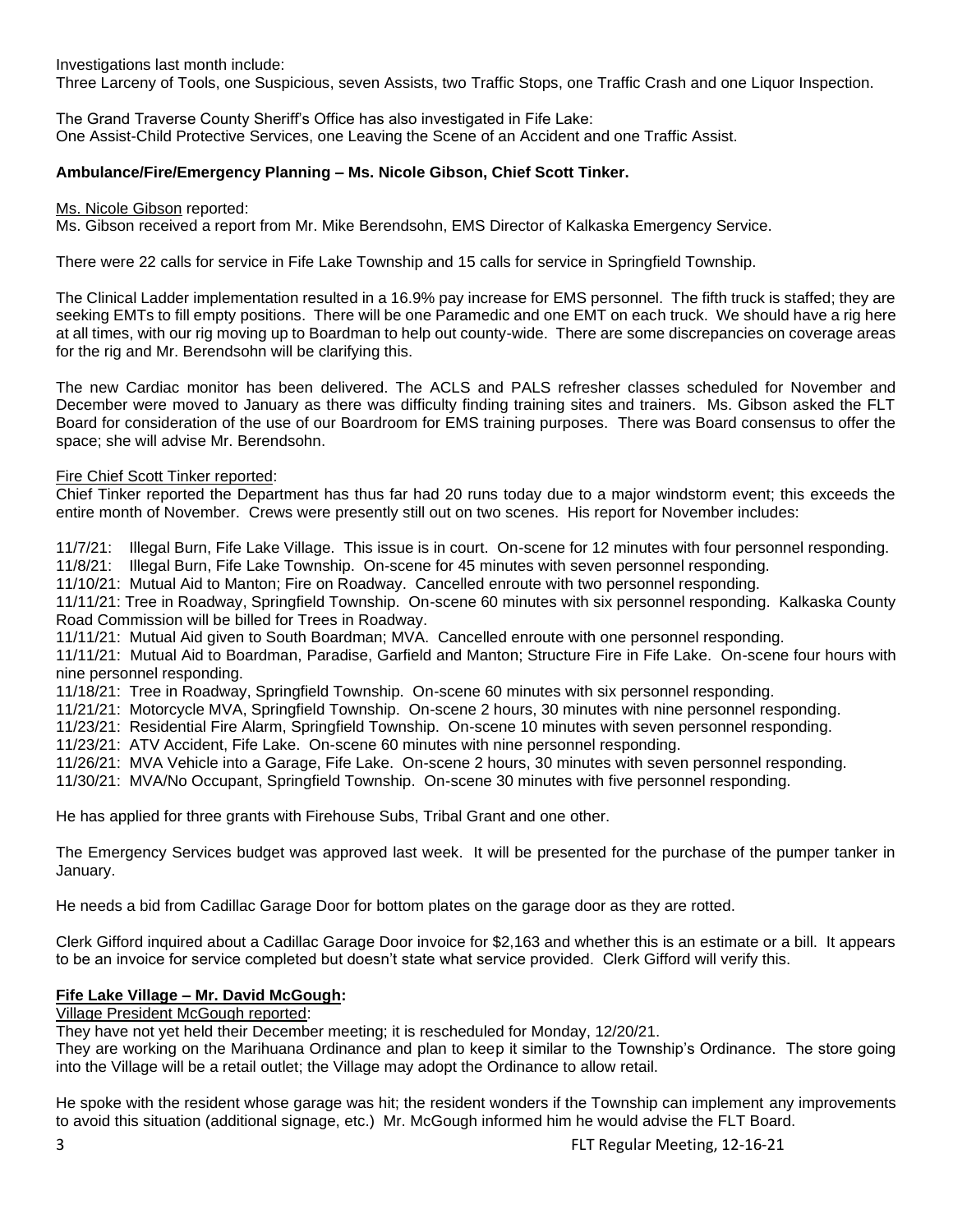# **Fife Lake Area Utility Authority (FLAUA) – Ms. Leigh Gifford:**

Ms. Leigh Gifford (FLAUA Secretary) reported:

The last FLAUA meeting was held 12/15/21. Winter cleaning and preparation is underway with the system. The FLAUA expressed their request for consideration of ARPA funds from the Township under intergovernmental maintenance specifically with regard to needed fencing repairs. They will be submitting a formal letter of request.

# **Zoning Administrator – Mr. Robert Hall:**

Absent - No Report.

# **Fife Lake Area Joint Planning Commission (FLAJPC) – Ms. Dawn Zimmerman:**

Ms. Zimmerman reported:

Two meetings were held; the first of which was on 11/30/21 where they finalized the Township Rec Plan. They will be working next on the Master Plan and Housekeeping.

A Special Meeting was held on 12/14/21. They drafted an Amendment to the Township Recreational Marihuana Zoning Ordinance and held a Public Hearing during the meeting.

The Planners had lengthy discussion, specifically about the distance buffer from a church, beach or park with the church being the biggest concern.

The recommendation from the Planning Commission to the Township Board is to leave Provisioning Retail Centers at 1,000' buffer and the Grow Processors and Safety Compliance Facilities reduced to 500'. Their next meeting is scheduled for 12/28/21.

# **Civic Center South – Ms. Gerianne Street**

No December meeting – no report.

# **Lake Shore Drive – Messrs. Mike Kattreh and Greg Sova**

#### Mr. Mike Kattreh reported:

He attended a Zoom meeting with the Grand Traverse County Road Commission regarding cost sharing. The Road Commission wants to classify the roads in the county into four categories: Stayers, Sneakers, Sub-division and Seasonal. It appears at their meeting tonight they may be approving the distribution of \$500k for all townships to divide based on population and number of road miles, with individual townships making decisions for Sub-division and Seasonal road issues. There are 120 miles of Stayers and Sneakers in the County.

He understands road definitions to be:

Stayers: Roads deemed used primarily by people to get to their houses Sneakers: Roads going between primary roads Sub-division: Roads used for access to homes by residents in an area Seasonal: Seasonal roads ("seasonal," as is generally understood)

Their map showed Lake Shore Drive designated as a Sneaker. It appears the County wants to be the authority to make decisions on this. However, no action will be taken unless a special assessment district conversation with the Township occurs.

They plan to allocate a certain amount for a township, and that entity has up to three years to spend it. If it is not all utilized, the township must return the first year's amount but will retain the third year's. The County would like townships to be more engaged, with concerns being brought to the Township, not the Road Commission. A written report will be more informative. This may have some implications for Sparling Road as well. The County would like to meet with Township Commissioners soon to look at this broadly then in individual meetings to get more specific.

Supervisor Street reported Representative John Roth was not successful in procuring any funds for Lake Shore Drive.

### **NEW BUSINESS:**

# **American Rescue Plan Act (ARPA) Funds / Loss Statement:**

Ms. Street stated our auditor, Mr. Ryan Howell, went over the Loss Statement. His calculations identified a revenue reduction of \$41,456 from 6/30/19 to 12/31/20 (18 months).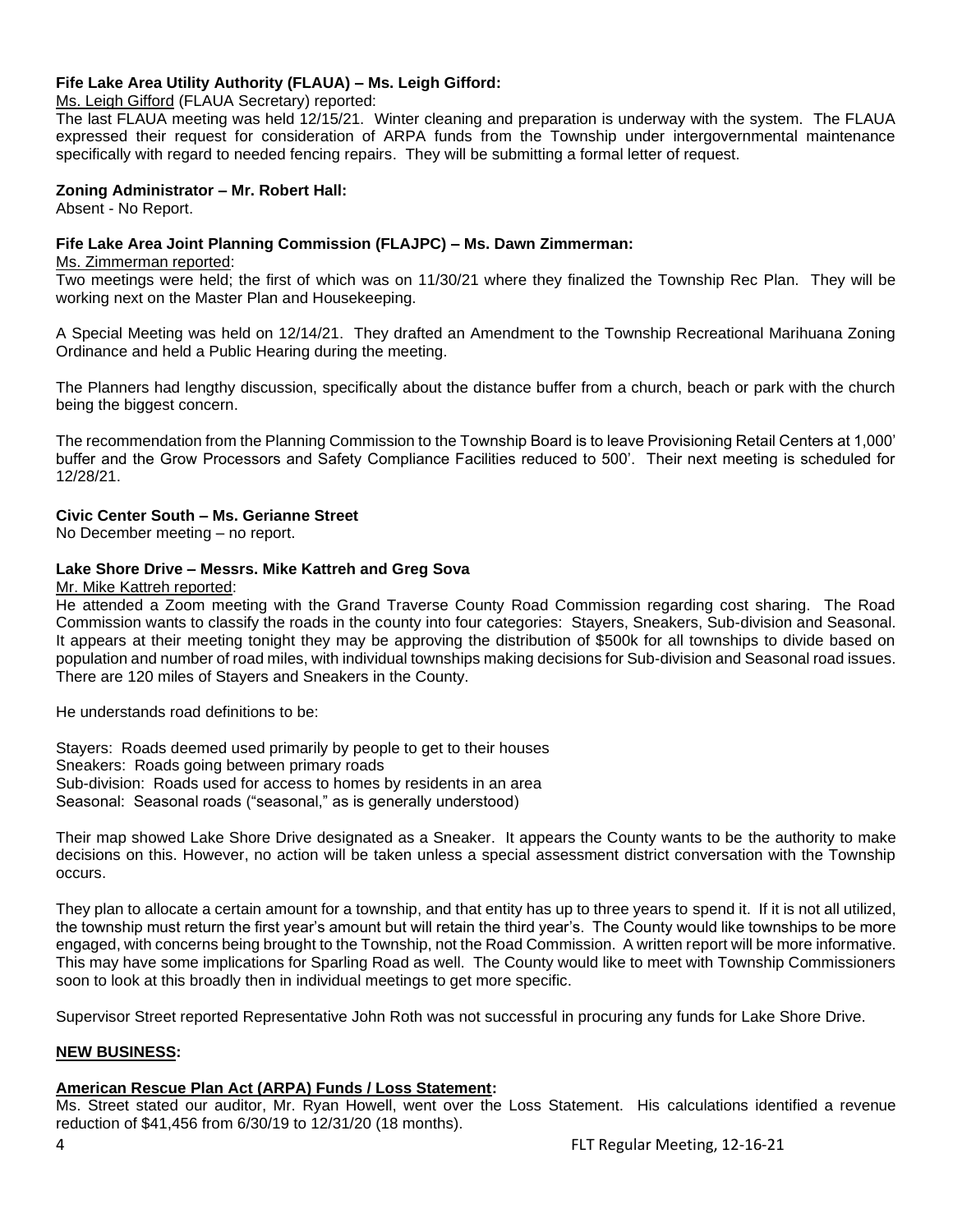There was a -6.5% loss, which is well above the loss requirement of below 4.1% growth. This equals a 10.6% loss in revenue. This calculation assumes the Township should be making a 4.1% increase in revenue to keep up with inflation. The loss will be greater when we lose revenue from Camp Pugsley; this is last year we are receiving any of those funds. Section 3 of the American Rescue Plan Act (ARPA) document outlines ways those funds can be spent.

# **Marihuana Zoning:**

Ms. Street stated the Board received a draft from the Planning Commission where they accepted recommendations to decrease the buffers from church, parks and beaches to 500' for businesses except Retail and Provisioning (remain at 1,000'). There seems to be some discrepancy as a governing body is attempting to get retailers in as there is profit there. In looking on Parcel Viewer, this eliminates eight to nine of the commercial parcels. We had decided to allow marihuana businesses in the commercial, industrial PUD.

She received and read aloud a letter from MTA Attorney Ms. Catherine Mulhop stating we are allowed to amend the Ordinance if we wish to do so to include 500' for Retail and Provisioning Centers which opens up the commercial property on the corner. Her correspondence outlined the rules and authority available. This authorization is also included in MTA Authorities and Responsibilities. If amended, it does not have to go back to Planning Commission.

Trustee Zimmerman suggested reviewing Planning Commission Special Meeting Minutes (in meeting packet) to read Public Comments. There were few people at two Public Hearings, with some comments made. The Minutes also outline how the Planners voted. She noted all churches are in the Village; none in the Township.

Ms. Street presented prospective Amendments for Board consideration (page 10, 12, 14, 16 and 20). This would add the same verbiage in all categories, changing the buffer distance throughout from 1,000' to 500'.

Trustee Zimmerman stated the Planning Commission does not support Fife Lake Township making the proposed Amendment as they want Retail and Provisioning Centers to remain at 1,000' and not change it to 500'.

Ms. Zimmerman stated if the FLT Board majority does not agree with Planners' Resolution, the FLT Board has authority to make another Resolution. Ms. Zimmerman read aloud from the Planning Commission procedure book (page 360) regarding authority to make amendments.

There was extensive Board discussion with differing opinions from supporting the change to 500' to suggesting we follow the advice of the Planning Commission. The Board also discussed consideration of the Medical portion, which has always been 500'.

Corrections were made to the Planning Commission's Draft Ordinance. Clerk Gifford expressed concern that the document from the Planning Commission arrived to the Township not Board-ready as well as the length of time spent during the meeting making changes via telephone with Ms. Amanda Scott of the Planning Commission and Fife Lake Township.

(Note: the Board took a lengthy recess to review and develop appropriate verbiage for following motion.)

# **Board Action:**

Ms. Street made a motion to adopt an Ordinance to amend the Fife Lake Township Marihuana Zoning Ordinance Section 9.2 entitled "Permitted Uses;" Article 10, Section 10.1 entitled "Purposes;" Article 10, Section 10.2 entitled "Permitted Uses;" Article 11, Section 11.1 entitled "Purposes;' and Article 11, Section 11.2 entitled "Permitted Uses" of the Zoning Ordinance for the Township of Fife Lake, as presented to the Township Board, which is an amended version of the Planning Commission's recommendation. Ms. Gibson seconded the motion.

ROLL CALL VOTE: Gifford-N, Sorrow-Y, Street-Y, Zimmerman-Y, Gibson-Y. 4-Yes, 1-No. Motion carried.

This must be published w/in 15 days of its adoption. Clerk Gifford will facilitate this.

# **Budget Amendments and Adding Line Items:**

Supervisor Street reported there have been several line items added to the budget, with Clerk Gifford working with the accountant. The budget itself remains the same; however, there will be more accurate documentation of accounting information and the specific allocation of expenditures.

For example, Legal Expenses have been itemized into "General," "Zoning," "Cemetery" and "Planning" line item categories. Additional categories have been added due to the addition of Marihuana.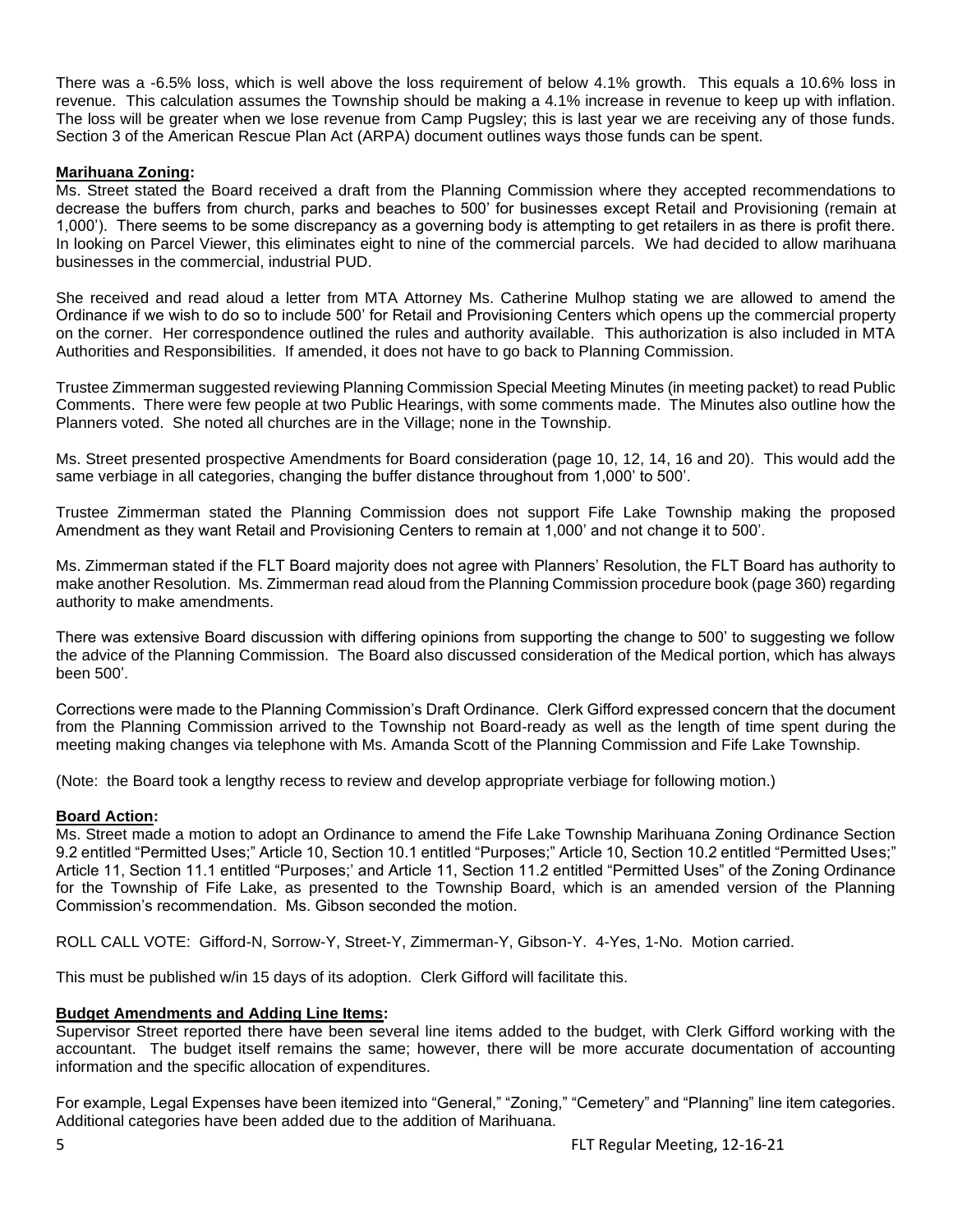There was Board discussion.

# **Office Hours:**

Supervisor Street expressed the need for more coverage in the office.

Deputy Clerk Tom Hempsted is available to work five hours Wednesday mornings. Supervisor Street would like to see the Clerk hold specific, set hours; Clerk Gifford responded she is not required to set hours and that she is in the office very regularly. She meets the public by appointment.

As office hours and remote/in-person work have changed in the past two years, there was Board discussion about office coverage including: posted hours, having the Deputy Clerk put in more hours, review of past office hours of the Clerk, Treasurer and Supervisor, whether set hours are necessary and the needs of the office.

The Supervisor would like a dedicated time each week for the Supervisor and Clerk to meet collectively. They will attempt to coordinate a time that may work for dedicated conference time together. The Clerk has a requisition form for Board Members to request information or documents they may need; this will afford greater clarity and detail.

### **Expiring Committee Terms:**

Some Committee terms are expiring soon.

Ms. Amanda Scott's Joint Planning Commission term will be expiring; she will commit to another four years. Mr. Shane Lewis of the Zoning Board of Appeals (he is the Fife Lake Township Joint Planning Committee representative) is being removed. This term expires 12/31/21. Ms. Dawn Zimmerman has agreed to serve in his place. Ms. Leigh Gifford agreed to continue to serve on the FLAUA Board.

Candidates need to submit a letter of intent or complete a committee form.

Ms. Gifford asked the Supervisor for clarity whether there was any conflict of interest in Ms. Amanda Scott being a Planning Commissioner as well as Assistant Zoning Administrator with Fife Lake Township. Supervisor Street responded she did not think there was a conflict.

### **Board Action:**

Ms. Street made a motion to appoint Ms. Amanda Scott to the Planning Commission with term ending 12/31/24, appoint Ms. Dawn Zimmerman to the Zoning Board of Appeals with term ending 12/31/24, and reappoint Ms. Leigh Ann Gifford to the Fife Lake Area Utility Authority with term ending 12/31/25. Ms. Sorrow seconded the motion.

ROLL CALLVOTE: Zimmerman-Y, Gibson-Y, Gifford-Y, Sorrow-Y, Street. 5-Yes, 0-No. Motion carried.

### **OLD BUSINESS:**

#### **Cemetery:**

Ms. Sorrow reported today's major windstorm has caused damage at the Fife Lake cemetery. There are trees down and damage to a couple of headstones. For safety, the gates are closed to the cemetery until cleanup can take place. Sexton Lisa Plamondon will seek bids; work is unlikely to take place until Spring.

Mr. Eric Hendricks will no longer be doing the grave digging. Mr. Pete Bostwick will take over this function. His fees are: Cremation M-F \$325, Sat. \$425. Full Grave Digging: M-F \$600, Sat. \$700, Sun, \$1,200. (All services are done by 4:30pm)

Ms. Sorrow expressed concern that the Cemetery Committee is not taking direction from the Board nor reporting to the Board.

Ms. Sorrow and Sexton Lisa Plamondon are developing a Cemetery Ordinance per prior discussion. Some Board Members would like the Cemetery Committee dissolved. There is some confusion whether the Village or the Township owns the cemetery and consequently who is actually responsible for managing it. Supervisor Street searched Grand Traverse Parcel Viewer to verify that Fife Lake Township owns the Fife Lake Cemetery.

Trustee Zimmerman referenced her materials regarding responsibility for care and management of cemeteries (page 377). Under the Care of Cemeteries Act it states (in part): ".....requires Township Boards to care for all cemeteries in the Township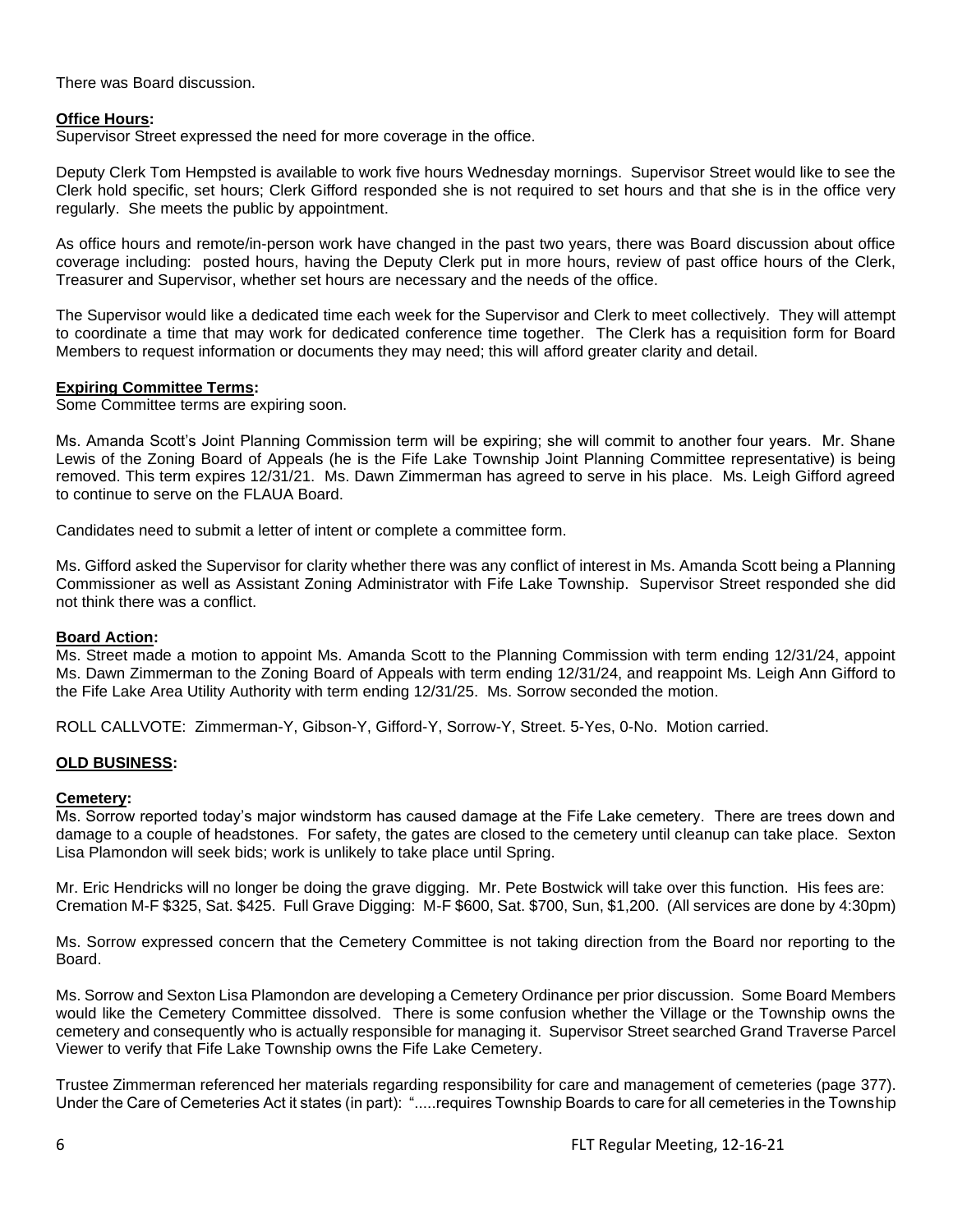except privately owned cemeteries or those owned by cities or villages. The Township Board may contribute to the maintenance and care of cemeteries owned by a city or village." (Subsequent information was not applicable.)

There was extensive Board discussion and varying opinions about the volunteer Cemetery Committee.

The Supervisor believes the Committee has become more of an historical genealogy committee than a beautification team, which was the original intent of it. Additionally, individuals are accessing files with confidential information, there is a concern documents or copies are being removed from the office and not being returned, and there has been conflict. No Minutes are being provided. No other townships in the County have a Cemetery Committee. She requested this committee be dissolved.

Trustee Gibson stated she has seen no information from the Cemetery Committee. Clerk Gifford remarked she has received Minutes and the Committee planned on working on an Ordinance this winter. Others inquire whether a Committee is necessary at all as Ms. Sorrow and Sexton Plamondon have been working on cemetery projects; the Board believes they are doing a great job. Clerk Gifford opposes dissolving the Committee.

Trustee Zimmerman would prefer to hear regularly from the Sexton, who heads up the cemetery and believes the Sexton should at least submit reports to the Board if unable to attend Township meetings.

There remains disagreement whether records were removed from the office, concerns for confidential information, and volunteer functions on-site at the cemetery. Clerk Gifford stated if the Committee is dissolved, she will no longer be responsible for cemetery functions. People were appointed to this role for a purpose, particularly for burial record keeping.

Ms. Zimmerman regrets this situation has become negative; we've had good people doing good things. She would like to see everyone work together. She would like to see all individuals involved work together and communicate better. The Committee was complimented for much of the work they perform. However, no records should leave the building unless that individual is a Board Member or Township employee.

Ms. Gibson stated individuals may continue to volunteer; however, there would no longer be an actual committee.

# **Board Action:**

Ms. Gibson made a motion to dissolve the Cemetery Committee. Ms. Sorrow seconded the motion.

ROLL CALL VOTE: Gifford-N, Sorrow-Y, Zimmerman-N, Street-Y, Gibson-Y. 3-Yes, 2-No. Motion carried.

The Cemetery Committee will be dissolved. Supervisor Street will send letters to committee members thanking them for their service.

The Board requested the Sexton start providing monthly reports of cemetery activity.

### **Milfoil Special Assessment Process:**

Supervisor Street will be meeting with our Auditor, Ryan Howell to look at the Milfoil funds to better understand the bookkeeping of these funds and accounts as well as review the allocation and/or return of funds if required.

### **Generator Bids:**

Bids for a generator were revisited from last month. In summary, they are:

Windemuller: \$32,209. (Natural gas connection not included) Shoreline: \$29,850 Advantage: \$25,950 (Plus \$4-5,000 for natural gas) North Country Power Generation, LLC: \$23,330.55

There was Board discussion and comparison of bids.

Of additional note is the Township has applied for a grant; if awarded, we could receive up to \$27,000.

# **Board Action:**

Ms. Zimmerman made a motion to accept the generator bid from Shoreline Power Services in the amount of \$29,850. Ms. Gibson seconded the motion.